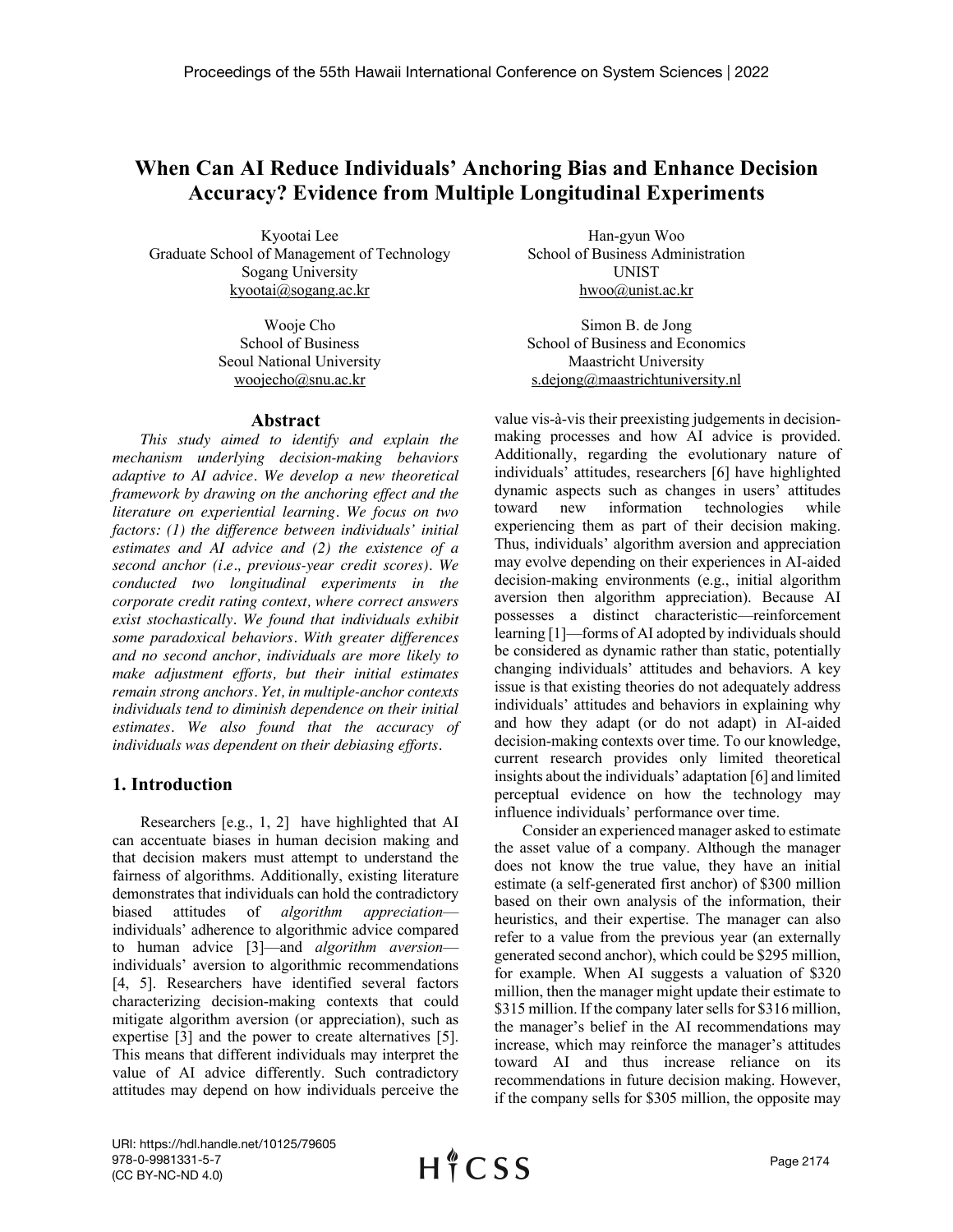occur. This example implies that individuals' attitudes toward AI advice may be not only a function of their own decision-making strategies, with respect to their susceptibility to anchoring biases, but also a function of outcomes from their experiences using AI.

While addressing existing studies' limitations, this study explores the following issues that can influence individuals' attitudes toward AI advice. First, decision makers may perceive that AI advice significantly deviates from their own initial estimates, which can act as self-generated anchors. In this case, it is worth asking whether individuals exhibit the anchoring bias representing decision makers' tendency to consider irrelevant information [7]— in the context of AI-aided decision making [8]. Second, individuals within organizations tend to receive information from various sources, some of which can be inconsistent. Expanding the first issue to multiple anchors [9], how do individuals consider AI advice, which may or may not be consistent with that of other information sources? One possibility is that if multiple anchors are available to individuals [9], this may mitigate the influence of AI advice on individuals' final decisions. Third, AI often needs to learn from decision makers' expertise and heuristics when correct answers do not exist a priori and irreducible uncertainties are prevalent. Individuals also learn the qualities of AI while adapting to AI-aided decision-making contexts. Considering such AI-user coevolution, do AI and its users assimilate to each other? If so, perhaps AI can help individuals overcome the anchoring bias. Finally, can AI help individuals make decisions more accurately? Though individuals have the tendency to rely on heuristics to make judgments [10], such tendencies may lead to cognitive biases that can have detrimental effects. Hence, this study focuses on determining whether and how AI advice can help enhance individuals' decision accuracy.

We conducted two longitudinal experiments in the corporate credit rating context, in which correct answers exist stochastically, akin to many other non-routine tasks in organizations. Therefore, AI can help users make decisions in uncertain contexts by providing statistically better (but not correct) predictions [1]. In the first experiment, we examined the effect of the difference between individuals' initial estimate and AI advice on their decision-making behaviors. In the second experiment, we expanded the first experiment to multiple anchor contexts by providing a second anchor (previous-year credit score). While differentiating the conditions, we consistently consider individuals' experiential learning in the two experiments as individuals were asked to rate credits for ten companies per session. By doing so, we could better identify how AI technologies influence choice shifts and, furthermore, how AI becomes an integrated part of human decision making via interactions with users [6].

# **2. Hypotheses**

We employ experiential learning theory [11] and anchoring effects [8, 12-14] to understand individuals' attitudes toward AI advice and the advice's effects on their final choices over time. We follow Simmons et al. [15] integrative theory of anchoring, combining the anchoring-and-adjustment model and selective accessibility model to better understand how individuals accept AI advice and the extent to which they adjust their own judgments after receiving the advice. According to Simmons et al, individuals' debiasing behaviors are likely to depend on their confidence about the direction of their initial choice shifts. Additionally, we adopt the experiential learning perspective [11] to understand the mechanisms through which individuals' experiences with AI advice may assimilate them to AI and reinforce their acceptance of AI advice and choice adjustment behaviors.

### **2.1. Individuals'** a**ssimilation to AI** a**dvice**

Individuals tend to learn with practice [16], and individuals' experiences with AI can provide opportunities to build knowledge about their decision making and to evaluate the accuracy of AI advice. Individuals' attitudes can evolve based on their interactions with technologies [6]. By accepting or rejecting AI's recommendations, individuals can evaluate their performance based on their experiences using AI. They perceive certain levels of performance by both rejecting and accepting AI advice. The experience may renew their knowledge about the decision contexts and AI. While doing so, individuals may learn about how AI makes judgments and whether they need to emulate the judgments. They can apply their learning to subsequent decision making. Considering that AI is believed to have higher accuracy than humans<sup>1</sup>, individuals' initial estimates may be similar to those of AI advice<sup>2</sup> as they have more experiences with AI-aided decision making. Hence, we suggest the following hypothesis:

*Hypothesis 1: The difference between AI advice and individuals' initial estimates decreases as individuals gain AI-assisted decision-making experience.*

<sup>&</sup>lt;sup>1</sup> The accuracy of AI was higher than that of its users in our

experiments. Detailed results are provided in the method sections.

<sup>&</sup>lt;sup>2</sup> We provided AI advice to individuals after they made initial

choices to more accurately identify the assimilation of users to AI.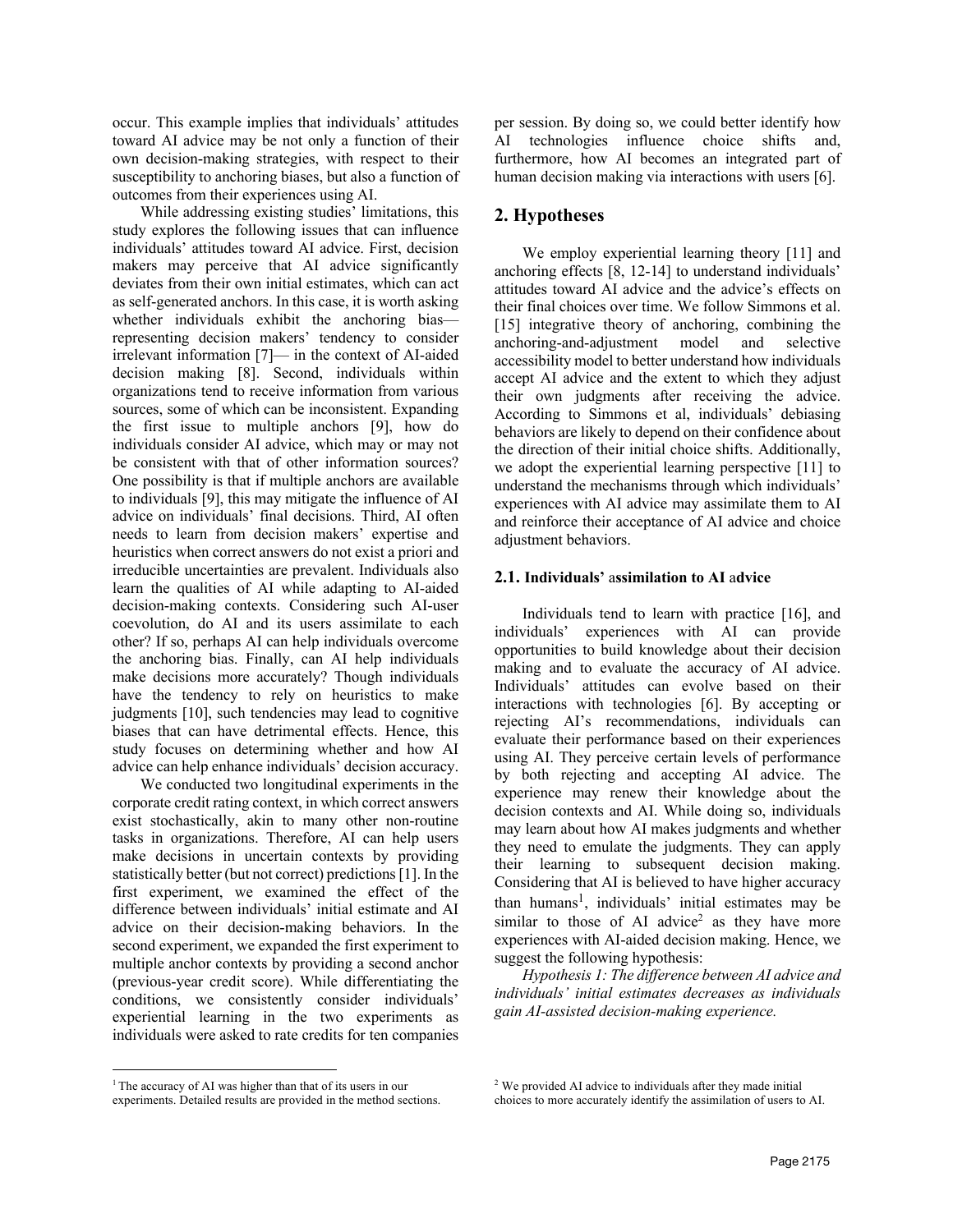## **2.2. Acceptance of and relative dependence on AI advice**

According to the anchoring-and-adjustment perspective [7, 17, 18], individuals who are confident in their initial estimates tend to cease making adjustments and deliver these estimates. On the contrary individuals who do not have such confidence may feel the need to modify their estimates. This perspective assumes that individuals who are motivated to modify their initial estimates tend to generate estimates that are farther from the anchored estimates [18]. Clarifying this, Simmons et al. [15] suggest that corrections of initial estimates can occur both far from and close to initial estimates depending on the decision makers' confidence about the direction of adjustment from anchors. That is, when individuals are certain about the direction of adjustment but perceive that their adjustment is insufficient, they are more likely to adjust their initial estimates.

Applying this to our research context, if individuals believe that their initial estimates (based on their understanding of existing information) diverge from AI advice, they are more likely to motivate to change their initial estimates, moving them closer to those provided by AI. On the contrary, if individuals believe that their initial estimates are close to those given by AI, they may think that the estimates are reasonable and feel satisfied [19]. They are also less likely to feel the need to recalibrate their estimates based on AI advice, instead sustaining their initial estimates' proximity to the advice. In this decision-making context, AI advice may act as a standard of comparison [20, 21]. In this way, similar to psychological theories of social proof [22], individuals can infer their final estimates from AI advice. Thus, they may have increased certainty about their initial judgments [23] and not feel the need to adjust their estimates when the AI advice is close to their initial estimates. This results in low acceptance of AI advice, followed by adjustment of initial estimates. Thus, we suggest the following hypothesis:

*Hypothesis 2: Greater differences between AI advice and individuals' initial estimates lead to their greater acceptance of AI advice.*

Acceptance of AI advice may not mean that individuals totally follow AI advice. If so, how much do individuals tend to change initial judgments after accepting AI advice as a reference? Researchers have generally observed that individuals focus more on anchor-consistent information; hence, selective accessibility tends to produce assimilative effects on individuals' judgments [13, 24]. Thus, individuals may keep their final choices closer to AI advice when the advice is similar to their initial estimates, because they may be more confident about the direction of their choice shifts. We suggest two mechanisms through which individuals are more likely to have confidence and exhibit the typical assimilative effects of anchors. First, individuals attempt to increase their cognitive efficiency by using mental models [25], which are representations of reality that allow individuals to make sense of the world in their conceptions of causality, expectations, and beliefs [26]. In other words, individuals may disregard information that should be considered if it does not correspond with their mental models. Such biased perceptions can make decision makers select information that supports their preexisting beliefs [18]. Several studies [e.g., 27] have shown that individuals tend to pay more (less) attention to (dis)confirmatory information in organizational decision-making contexts. Researchers have also found that similarities between a user and a recommendation agent are positively related to behavioral beliefs, particularly when users' decision making is more likely to be preferential and driven by heuristics [28, 29]. Second, individuals tend to exhibit egocentric biases, causing them to downplay the advice of other (more accurate) people or entities [30]. Accordingly, individuals are quite attached to and prefer to follow their intuitive judgments even while explicitly recognizing that other judgments are objectively correct [31]. Individuals are less likely to give higher weight to their own opinions [32] or ignore the advice that they receive [33]. The pursuit of cognitive efficiency and egocentric bias both can occur in anchoring contexts, creating a push-away effect, which leads to fewer estimates close to the advice [34].

Applying this reasoning to AI-aided decision making, even if AI is capable of making more accurate estimates than individuals, individuals may not be free from their own initial estimates due to their pursuit of cognitive efficiency and their egocentric biases. Though individuals can accumulate task-specific knowledge and adapt to AI-aided decision contexts, they may not be free from the anchoring bias, as evidenced by experts' susceptibility to anchoring [35]. For instance, Meub and Proeger [36] found that even after individuals accumulate task-specific knowledge based on comprehensive information about and repetition of identical tasks, they may still exhibit anchoring bias despite the modest learning effect. Hence, when the difference between an initial estimate and AI advice is greater, individuals will continue to select a final estimate that is relatively closer to the initial estimate, representing an assimilative effect [24]. We propose the concept of relative dependence on AI advice, representing the difference between an individual's final choice and their initial choice vis-à-vis the AI advice. This means that when individuals make final decisions closer to the AI advice than to their initial estimates,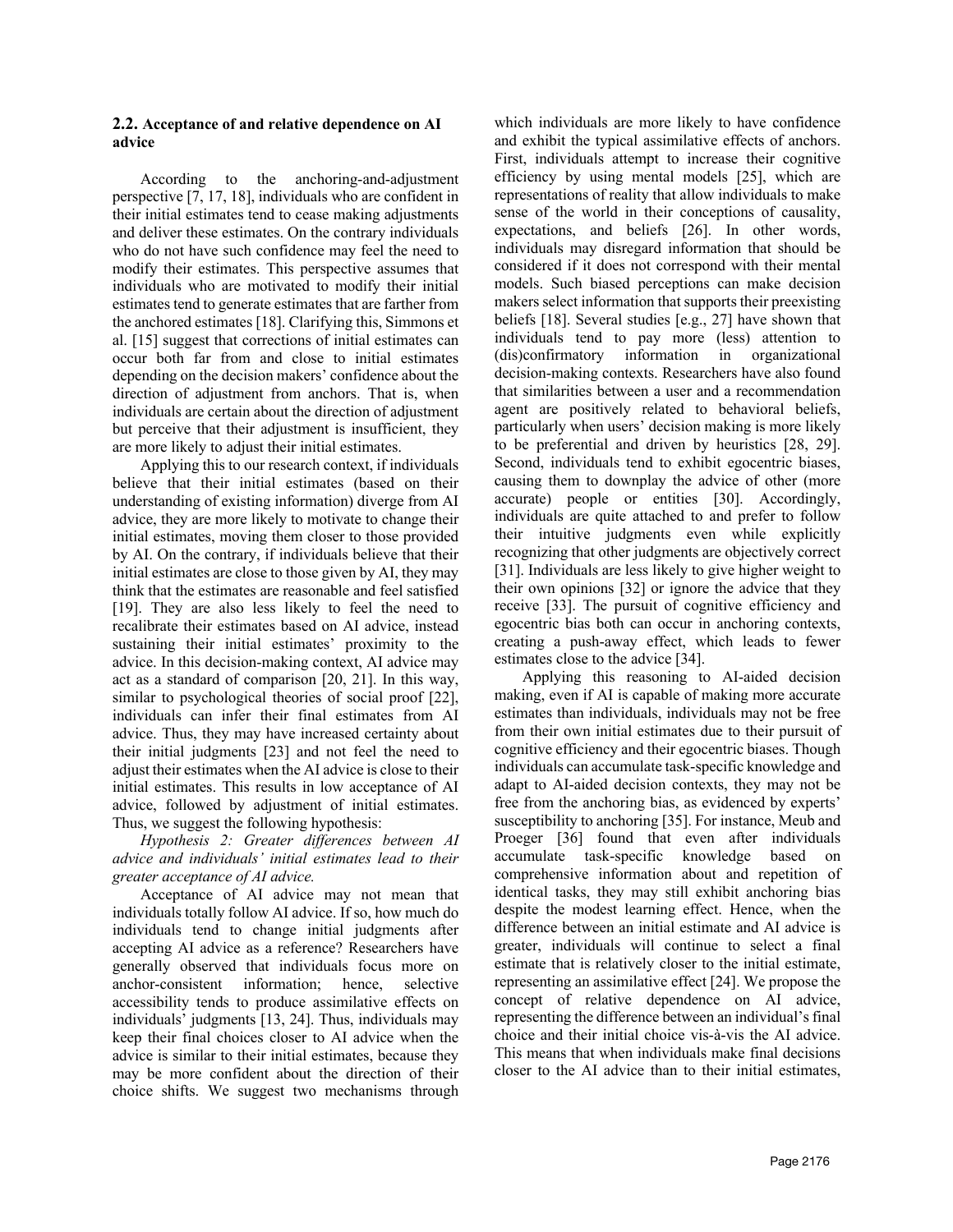they are more likely to depend on the AI advice. We suggest the following hypothesis:

*Hypothesis 3: Greater differences between AI advice and individuals' initial estimates lead to their less relative dependence on AI advice.*

#### **2.3. Influence of multiple anchors**

Decision-making environments in organizations can have multiple anchors, which may determine the focal anchor's effect on decision making under uncertainty [37]. Although their initial estimates as an anchor may influence the role of AI advice, individuals are also exposed to other informational clues in their decision-making processes (e.g., experts' opinions or decisions made in similar situations). Prior studies have focused primarily on single-anchor contexts [9, 38]. Although few in number, prior studies have discovered some common mechanisms in the multiple-anchor context. For instance, though any anchor in multipleanchor contexts can exert some effects on final decisions [38, 39], the most highly applicable anchor has the strongest effect on the final decision [9].

Based on these findings, we posit that when multiple anchors (e.g., previous-year credit scores and initial estimates) are available, it may mitigate the assimilation of individuals' initial estimates to AI advice. This is because individuals possessing incomplete information are more likely to employ other information sources to increase their accuracy, when uncertainty is irreducible. Individuals may recognize the advantages of considering AI advice while they are adapting to decision-making contexts. In doing so, they can compare their initial estimates, a second anchor, and AI advice and then decide to depend on AI advice more selectively. In this decision contexts, decision makers may rely more on past decisions as a reference [37]. Hence, we propose the following hypothesis:

*Hypothesis 4: When individuals are exposed to a second anchor, the difference between individuals' initial estimates and AI advice is less likely to decrease as they gain more AI-assisted decision-making experience, compared to when not exposed to a second anchor.*

The presence of multiple anchors mitigates the effect of any single anchor [9, 37]. As individuals are less likely to rely primarily on AI advice when in the presence of a second anchor, the influence of the difference between AI advice and individuals' initial choice on their accuracy may decline as well. Because multiple anchors are available, individuals may not need to rely solely on the difference between their initial choice and AI advice in their decision makings. Instead, they may compare their initial estimates, AI advice, and a second anchor and then make their final decision. Put differently, even if individuals' initial estimates are different from AI advice, they may consider a second anchor's value. Particularly in the research context employing previous-year credit score as a second anchor, prior studies have demonstrated that individuals are more likely to pay attention to previous decisions made by others in comparable situations rather than maintaining an anchor [37], as past comparable estimates offer social proof [40]. Formally,

*Hypothesis 5: When individuals are exposed to a second anchor, the positive effect of the difference between AI advice and their initial estimate on their acceptance of the advice is weaker, compared to when not exposed to a second anchor.* 

*Hypothesis 6: When individuals are exposed to a second anchor, the negative effect of the difference between AI advice and their initial estimate on their relative dependence on AI advice is weaker, compared to when not exposed to a second anchor.*

#### **2.4. Effect of AI advice on decision accuracy**

The accuracy of individuals' final estimates depends on their efforts to adjust their initial estimates. Thus, individuals' acceptance of AI advice alone may not enhance their accuracy. Given the uncertainty surrounding the true value being estimated, individuals have a range of estimates that they believe plausible. They are likely to cease making adjustments if they have arrived at a satisfactory (rather than the most accurate) estimate [19]. This "satisficing" often leads to egocentrically biased responses at the expense of enhanced accuracy [19] due to selective accessibility; in turn, this selective accessibility stems from individuals' efficiency pursuits while employing mental models [25]. Applying this rationale to this research context, individuals' acceptance of AI advice may imply that they have neither satisficed nor intend to finish their adjustments. Instead, they intend to reconsider the accuracy of their initial estimates. Thus, the accuracy of individuals' final estimates may increase through these effortful processes when accepting AI advice. However, we should note that individuals are not entirely free from egocentric biases, which can decrease their accuracy even when they intentionally adjust the initial estimates. Similarly, researchers have found that individuals tend to adjust approximately 30-35% of their estimates closer to advice received from others, which can hinder accuracy [42]. Even if individuals attempt to adjust their estimates, they tend to average their own judgment with the advice received [3], which can prevent them from reaping the full benefits of the external advice. Hence, we focus on the effect of relative dependence on the AI advice—that is, the difference between an individual's final choice and their initial choice vis-à-vis the AI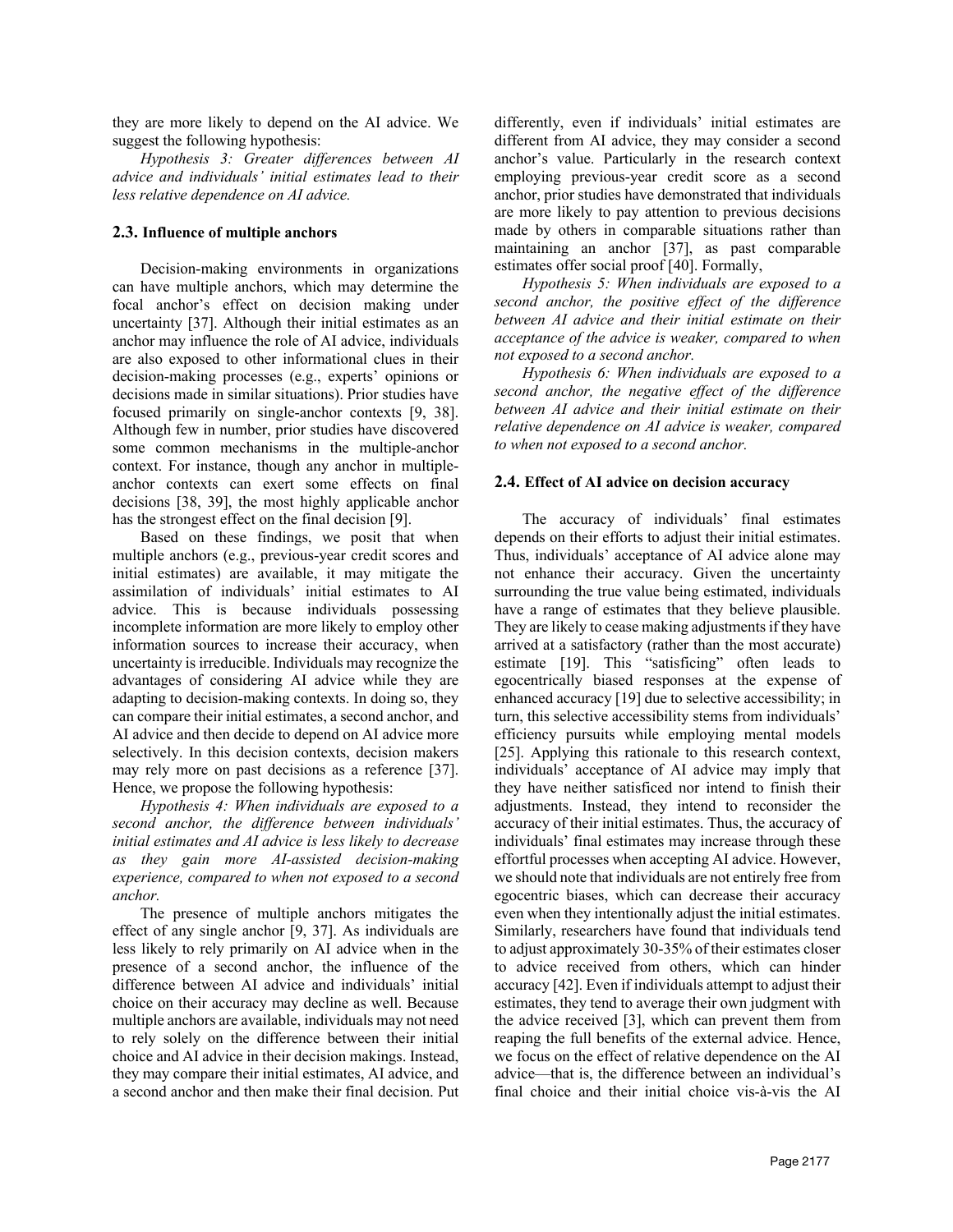advice—on decision accuracy. We posit that high levels of relative dependence on AI advice– rather than mere acceptance of AI advice –can represent the outcomes of individuals' debiasing efforts, which can yield higher decision accuracy. Formally,

*Hypothesis 7: Relative dependence on AI advice increases the accuracy of individuals' final estimates.*

# **3. Method**

### **3.1. Overview of** e**xperiments**

This study aimed to identify whether AI can help individuals overcome anchoring biases while also extending the research literature to multiple-anchor, AIaided decision-making contexts. Our goal was to explain how and when a potentially salient reference in decision making, AI advice, can influence individuals' dependence on AI advice and decision-making accuracy. We developed a 2 (similarity vs. nonsimilarity) X 2 (previous-year credit score vs. no previous-year credit score) between-subjects design. We conducted two longitudinal experiments using corporate credit ratings, where machine learning techniques and related AI systems are widely developed and utilized throughout organizations [43]. Experiment 1 aimed to determine whether individuals are more likely to take advice when their initial estimates are closer to that advice in the two-stage anchoring process (the independent initial estimate-then-revise-estimate sequence)—adopting the advice, then reflecting and shifting to a self-generated value. Experiment 2 explored whether the results found in Experiment 1 could be replicated in multiple-anchor contexts, which characterize many task environments and affect anchoring's ability to influence judgments under uncertain conditions [9, 34].

We recruited participants from major universities in South Korea, providing 15,000 Korean won (KRW, 1  $USD = 1,100$  KRW in January, 2021) for their participation. We also motivated them to enhance their learning and decision accuracy efforts by offering them 50,000 to 100,000 KRW based on their performance. We distributed online links to individuals via email, which indicated their voluntary participation in the experiments. Participants had to learn how to rate credit scores based on company-relevant information before entering the experiment. We emphasized that the AI advice that they were receiving would not be 100% accurate and thus that they needed to employ the advice strategically. Participants were required to complete three experimental sessions. In each session, they completed 10 corporate credit rating tasks over approximately 10 days. All participants encountered the same questions but in different orders. Once participants had finished a session, they could move on to the next session after five days. In total, they assigned credit ratings to 30 companies for three sessions over approximately two months. We anonymized the names of firms, meaning that participants could not rate their credit based on external sources.

Participants estimated each company's credit at two timepoints: before and after receiving AI advice. Thus, participants made initial estimates based purely on information provided about a company (Experiment 1) or this information combined with the company's previous-year credit score (Experiment 2). Then, participants received AI advice. After receiving this advice, participants had the opportunity to adjust their initial estimates *only* when they answered "Yes" to the question "Will you accept AI advice and change the initial estimate?" That is, participants estimated an initial value and adjusted it as needed to arrive at a final judgment. After completing one session, participants viewed their aggregated performance per session. That is, they did not know the accuracy of decision makings during the sessions.

| <b>Figure 1. Experimental Design</b> |  |  |
|--------------------------------------|--|--|
|                                      |  |  |

|                                | <b>Without Similarity</b><br>$(n = 129)$ | Similarity<br>$(n = 128)$ |
|--------------------------------|------------------------------------------|---------------------------|
| <b>Without a Second Anchor</b> | <b>Experiment 1</b>                      | <b>Experiment 1</b>       |
| $(n = 122)$                    | $(n = 57)$                               | $(n = 65)$                |
| With a Second Anchor           | <b>Experiment 2</b>                      | <b>Experiment2</b>        |
| $(n = 135)$                    | $(n = 72)$                               | $(n = 63)$                |

### **3.2. AI-based** r**ecommendation** s**ystem** d**evelopment**

We developed AI-based systems to manipulate the conditions: (1) one system recommending credit scores based only on historical data for credit events, with the other providing credit scores based on both historical data and users' initial estimates; and (2) one system providing companies' previous-year credit scores before participants estimated an initial credit rating, with the other not offering this information. We embedded machine learning algorithms in the systems. We employed the *caret* and *xgboost* packages as well as the linear regression, random forest, and gradientboosted decision tree techniques offered by R statistics. We used credit events obtained from Korea Enterprise Data, which is one of the largest companies providing corporate credit information in South Korea for banks and government entities. Within the database, credit scores were classified into 20 rating categories: 1 (highest)  $\sim$  20 (cannot be graded)). The initial dataset included more than 113,000 credit events from 2002 to 2017, while the final set included 842 year-company paired credit events from 2015 to 2017, as some data (e.g., intellectual properties [IPs]) had a much shorter history available and many companies do not survive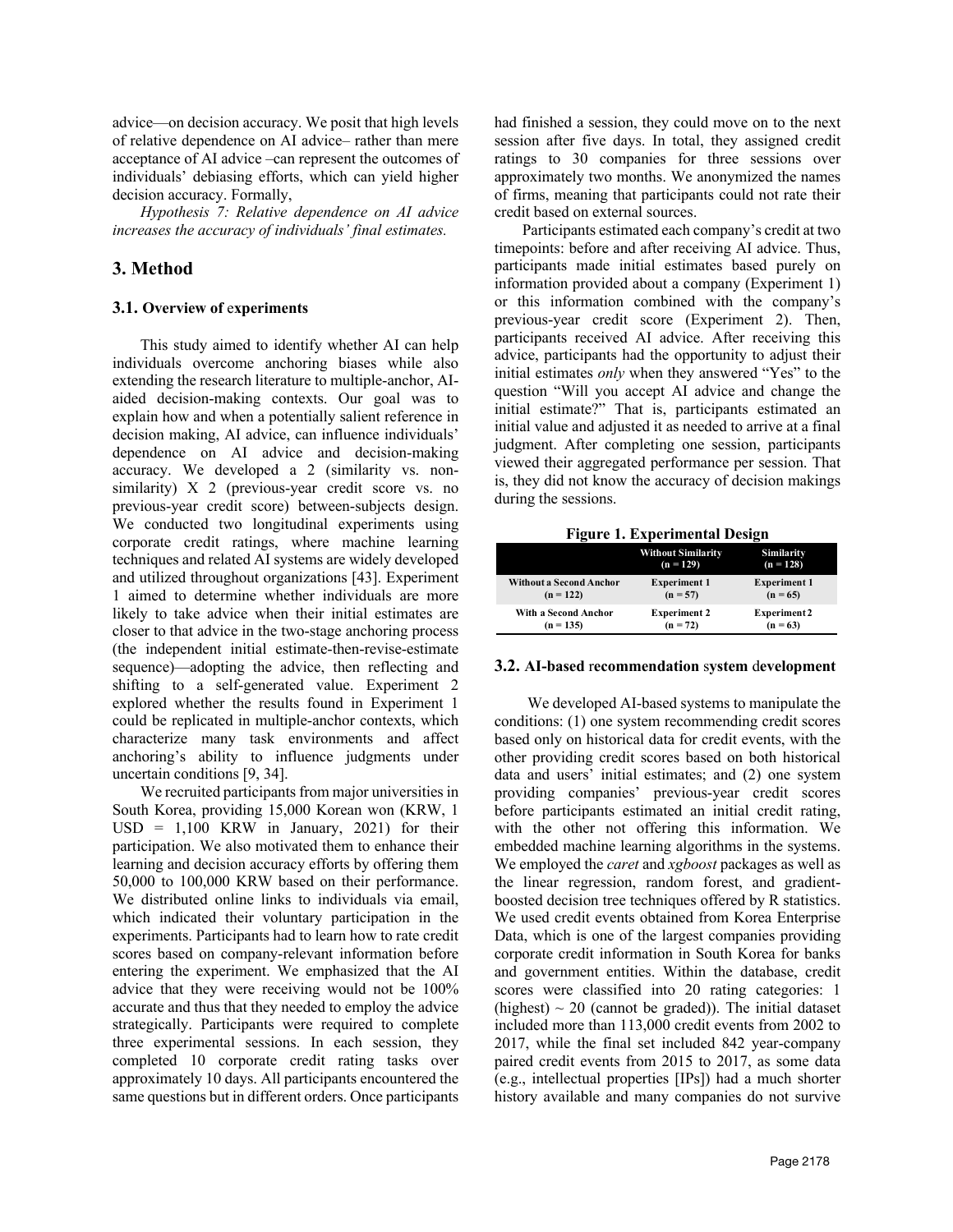longer than three years. For AI training purposes, we included 18 financial (e.g., total assets, paid-in capital, annual sales) and non-financial attributes (e.g., number of international IPs and company locations) that have been identified by prior studies [e.g., 44] as influencing corporate credit ratings. We also provided these attributes to the participants. Both the AI systems and the participants employed the same information to estimate credit scores. After training the AI with the dataset, we compared AI-recommended credit ratings with ones taken from the database. Without learning users' heuristics, AI advice had a root mean squared error (RMSE) of 2.513. That is, when the AI system recommended 15, the true value would range from 12.487 to 17.513 with 99% probability.

**Participants.** We recruited MBA students and senior-level students in several major business schools in South Korea, who had varied experiences and backgrounds. None of them participated more than once in any individual experiment. In Experiment 1 and 2, 122 and 135 participants completed the three sessions.

#### **3.3. Measures**

*Acceptance of AI Advice.* For *i th* individual on the  $q<sup>th</sup>$  decision task, we measured individuals' acceptance of AI advice (*Acceptiq*) with the question "Will you accept AI advice and change the initial estimate?" (Yes  $= 1$ , No  $= 0$ ).

*Relative Dependence on AI Advice over Initial Estimates*. We employed the Judge Advisor System (JAS) paradigm [45], to measure relative dependence on AI advice over initial estimates (*DepAIiq*) by calculating  $|FE_{iq} - IE_{iq}|$  $\frac{P_{i}E_{iq} - E_{iq}}{(|FE_{iq} - AIA_{iq}| + |FE_{iq} - IE_{iq}|)}$ , where  $FE_{iq}$  is the final estimate, *IEiq* is the initial estimate, and *AIAiq* is the value of AI advice. We should note that when *FEiq* equaled *IEiq* or *AIAiq*, we assigned difference scores of 0.01. *DepAI*iq had a value ranging from 0 (abandoning the AI advice) to 1 (abandoning the initial estimate).

*Decision Accuracy*. We measured the accuracy (*Accuracyiq*) of individuals' decisions by comparing their final estimates with the values in the database as 20 - |*FEiq – Database Valueiq* |.

*Experience.* For the  $i^{th}$  individual on the  $q^{th}$  decision task, we operationalized participants' experience by counting the number of credit scoring decision tasks.

**Difference between** *AI Advice and Initial Estimates.* We computed the difference between the initial estimate and the AI advice  $(Dif_{iq})$  as  $|IE_{iq} - AIA_{iq}|$ .

*Control Variables.* We included several pretreatment control variables to reduce residual variation and increase our estimates' precision. We included educational background, work experience, and current occupation to control for the effect of domain

knowledge on the use of AI advice [1]. We also included participants' age, gender, and university to control for unobserved effects on the dependent variables and for the anchoring effect [3]. Finally, we included session dummy variables to control for learning effects across sessions and other unobserved effects within sessions.

#### **3.4. Analyses**

We built a dynamic panel dataset based on observations of the participants' decisions and behaviors to estimate the parameters. We measured the variables repeatedly, and they had a nested nature decision tasks nested in sessions, nested in individuals. The individual and session-specific components should be correlated with the regressors ( $E[X, \psi] \neq 0$  and/or  $E[X, \zeta] \neq 0$ ). That is, the common error component over individuals and sessions may induce serial correlations across the composite error terms [46]. Durbin-Watson tests failed to reject the null hypothesis that serial correlations were equal to zero for the variables  $(p =$ 1.000 for *Difiq*, *p* = .733 for *Acceptiq*, *p* = .168 for *DepAI<sub>iq</sub>*, and  $p = .568$  for *Accuracy<sub>iq</sub>*). Thus, we conducted generalized linear modeling (GLM) with a general feasible generalized least square (FGLS) method.

#### **4. Results**

The results of Hausman test revealed significant differences between the fixed-effect and random-effects models when we employed dependent variables. Thus, we employed the fixed-effects model. As shown in Model 1-1 in Table 1, *Difiq* which represents the opposite of assimilation, increased as individuals assigned more credit ratings (coefficient = 0.0369, *p* < .001); thus, H1 was not supported. In Model 1-1, the effect of experience on *Difiq* depended on the existence of a second anchor (coefficient =  $-0.0322, p \le 0.001$ ). We split the sample into two groups—those not exposed to a second anchor (Experiment 1) and those exposed to a second anchor (Experiment 2). As shown in Model 1-2, as participants assigned more credit ratings without a second anchor, *Difiq* decreased (coefficient = - 0.0392, *p* < .001). On the contrary, as shown in Model 1-3, as individuals completed more decision tasks with a second anchor, *Difiq* increased (coefficient = 0.0820, *p* < .01). These two coefficients were statistically different  $(t = 13.719, p < .01)$ . Overall, without extra information that can influence individuals' initial estimates, users are more likely to assimilate to AI advice over time. However, a second anchor may reduce assimilation. These results support H4.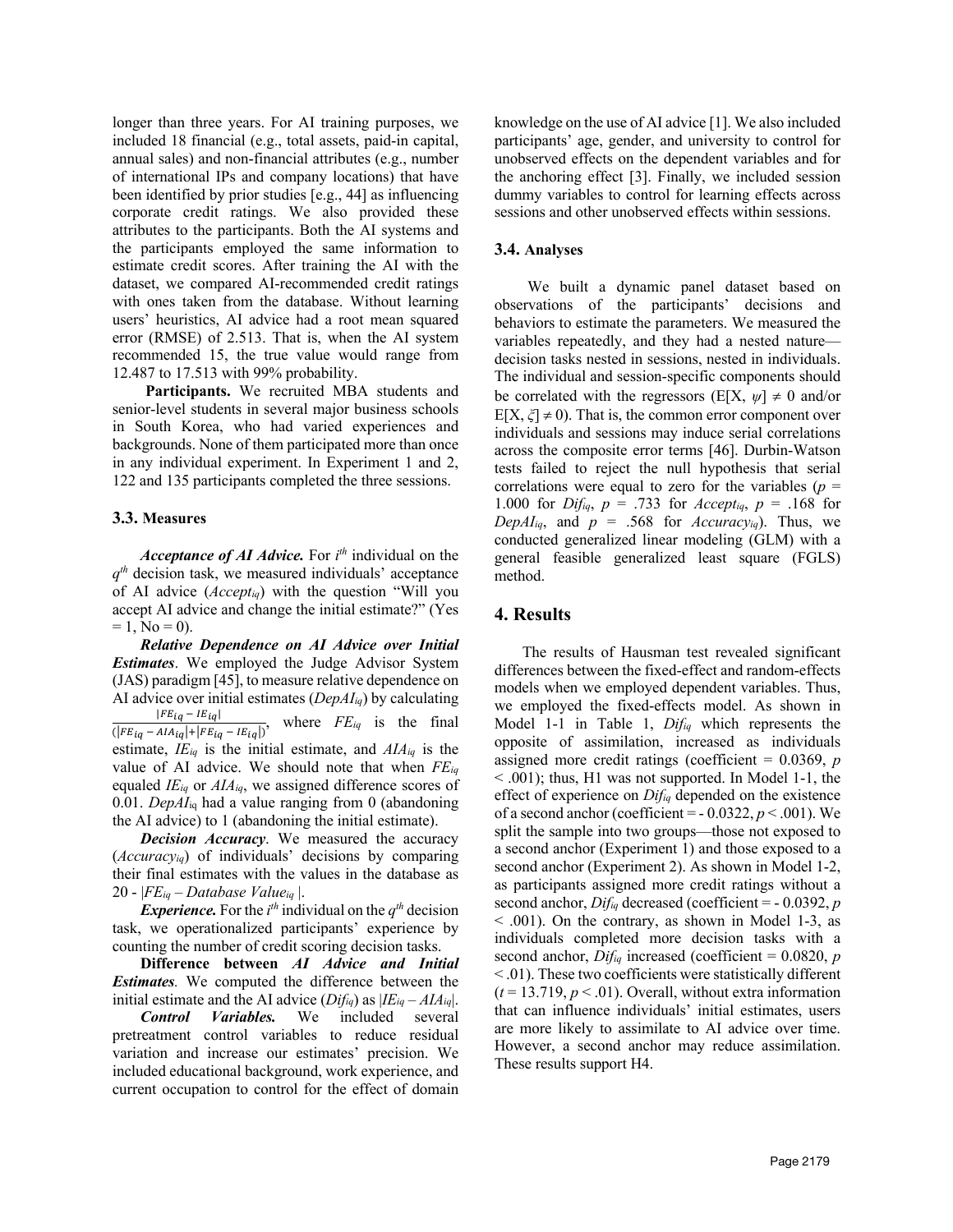| Table 1. Results: User-Al Difference   |                                   |           |                            |           |                            |        |  |  |  |
|----------------------------------------|-----------------------------------|-----------|----------------------------|-----------|----------------------------|--------|--|--|--|
|                                        | Experiments $1 + 2$<br>$(n=7710)$ |           | Experiment 1<br>$(n=3660)$ |           | Experiment 2<br>$(n=4050)$ |        |  |  |  |
|                                        | Model 1-1                         | Model 1-2 |                            | Model 1-3 |                            |        |  |  |  |
| Dependent Variable: User-AI Difference | Coef                              | Error     | Coef                       | Error     | Coef                       | Error  |  |  |  |
| D1 Session                             | $-1.5510***$                      | 0.0720    | $-0.6283***$               | 0.0975    | $-2.6063***$               | 0.0662 |  |  |  |
| D <sub>2</sub> Session                 | $-1.9284***$                      | 0.1364    | $-0.2896$                  | 0.1807    | $-3.6390***$               | 0.1283 |  |  |  |
| Experience                             | $0.0369***$                       | 0.0072    | $-0.0392***$               | 0.0097    | $0.0820***$                | 0.0062 |  |  |  |
| D Second Anchor X Experience           | $-0.0322***$                      | 0.0029    |                            |           |                            |        |  |  |  |
| Individual and Demographic Dummies     | Yes                               |           | Yes                        |           | Yes                        |        |  |  |  |
| Multiple R-squared                     | 0.185                             |           | 0.222                      |           |                            |        |  |  |  |

**Table 1. Results: User-AI Difference**

 $\dagger$  p < .10, \* p < .05, \*\* p < .01, \*\*\* p < .001

As shown in Models 2-1 and 2-2 in Table 2, after controlling for the effect of experience, *Difiq* positively influenced  $Accept_{iq}$  (coefficient = 0.0655,  $p < .001$  and 0.0748,  $p < .001$ ), supporting H2. Additionally, the interaction between *Difiq* and D\_Second Anchor negatively affected *Acceptiq* (coefficient = - 0.0188, *p* < .001). Thus, the effect of *Difiq* on *Acceptiq* depends on the existence of a second anchor. We split the sample into two groups and conducted subgroup analysis. As shown in Models 2-3 and 2-4, *Dif* positively influenced *Acceptiq* more strongly in the absence of a second anchor (coefficient = 0.0705, *p* < .001) compared to when a second anchor was present (coefficient = 0.0496, *p* < .001). The difference between the two groups' coefficients was statistically significant ( $t = 8.731$ ,  $p < .05$ ). This indicates that when individuals were exposed to a second anchor, the positive effect of *Difiq* on *Acceptiq* was weaker, supporting H5.

|  | <b>Table 2. Results: Acceptance of AI Advice</b> |
|--|--------------------------------------------------|
|--|--------------------------------------------------|

|                                                         |              |        | Experiments $1 + 2$<br>$(n=7710)$ |        | Experiment 1<br>$(n=3660)$ |        | Experiment 2<br>$(n=4050)$ |        |  |
|---------------------------------------------------------|--------------|--------|-----------------------------------|--------|----------------------------|--------|----------------------------|--------|--|
|                                                         | Model 2-1    |        | Model 2-2                         |        | Model 2-3                  |        | Model 2-4                  |        |  |
| Dependent Variable: AI Use                              | Coef         | Error  | Coef                              | Error  | Coef                       | Error  | Coef                       | Error  |  |
| D1 Session                                              | $0.1085***$  | 0.0132 | $0.0966***$                       | 0.0134 | $0.0738***$                | 0.0179 | $0.0369***$                | 0.0136 |  |
| D <sub>2</sub> Session                                  | $0.2073***$  | 0.0279 | $0.1884***$                       | 0.0281 | $0.1655***$                | 0.0405 | $0.1257***$                | 0.0342 |  |
| Experience                                              | $-0.0056***$ | 0.0014 | $-0.0064***$                      | 0.0016 | $-0.0064**$                | 0.0020 | $-0.0015$                  | 0.0017 |  |
| User-AI Difference (Dif)                                | $0.0655***$  | 0.0017 | $0.0748***$                       | 0.0024 | $0.0705***$                | 0.0019 | $0.0496***$                | 0.0019 |  |
| D Second Anchor X Dif                                   |              |        | $-0.0188***$                      | 0.0034 |                            |        |                            |        |  |
| D Second Anchor X Experience                            |              |        | $0.0030*$                         | 0.0013 |                            |        |                            |        |  |
| Individual and Demographic Dummies                      | Yes          |        | Yes                               |        | Yes                        |        | Yes                        |        |  |
| Multiple R-squared                                      | 0.291        |        | 0.311                             |        | 0.353                      |        | 0.222                      |        |  |
| $\dagger p < .10$ , * p < .05, ** p < .01, *** p < .001 |              |        |                                   |        |                            |        |                            |        |  |

We included only observations who accepted AI advice in this analysis in our analysis on the relative dependence on AI. As shown in Models 3-1 and 3-2 (Table 3), after controlling for the effect of experience,  $Dif_{iq}$  negatively influenced  $DepAI_{iq}$  (coefficient = -0.0235, *p* < .001 and - 0.0134, *p* <.001), supporting H3. *Difiq* negatively influenced *DepAIiq* more strongly in the presence of a second anchor (coefficient = - 0.0138, *p* <.001), compared to when a second anchor was absent (coefficient =  $-$  0.0022,  $p \le 0.001$ ). The difference between the two groups' coefficients was statistically significant ( $t = 21.789$ ,  $p < .05$ ). Thus, H6 was not supported.

We expected that *DepAIiq* would increase decision accuracy. As shown in Models 4-2, 4-3, and 4-4 in Table 4, after controlling for the effects of experience, *DepAIiq* positively influenced accuracy, with coefficients of

1.1260 (*p* < .001), 3.2278 (*p* < .001), and 2.1539 (*p* <.001), respectively. The effect is consistently positive, independent of a second anchor's existence. Thus, H7 was supported.

### **6. Discussion and Conclusions**

AI advice's influence on individuals' judgments and decision making has been garnering much attention among researchers, but there is still limited theoretical understanding in this regard. In the context of two-stage anchoring processes (the independent estimate-thenrevise-estimate sequence), which reflects organizational decision-making situations [34], the results clearly demonstrate that AI advice may not fully eliminate individuals' anchoring biases (e.g., [13, 14], [23]) even when learning occurs in repeated tasks [36].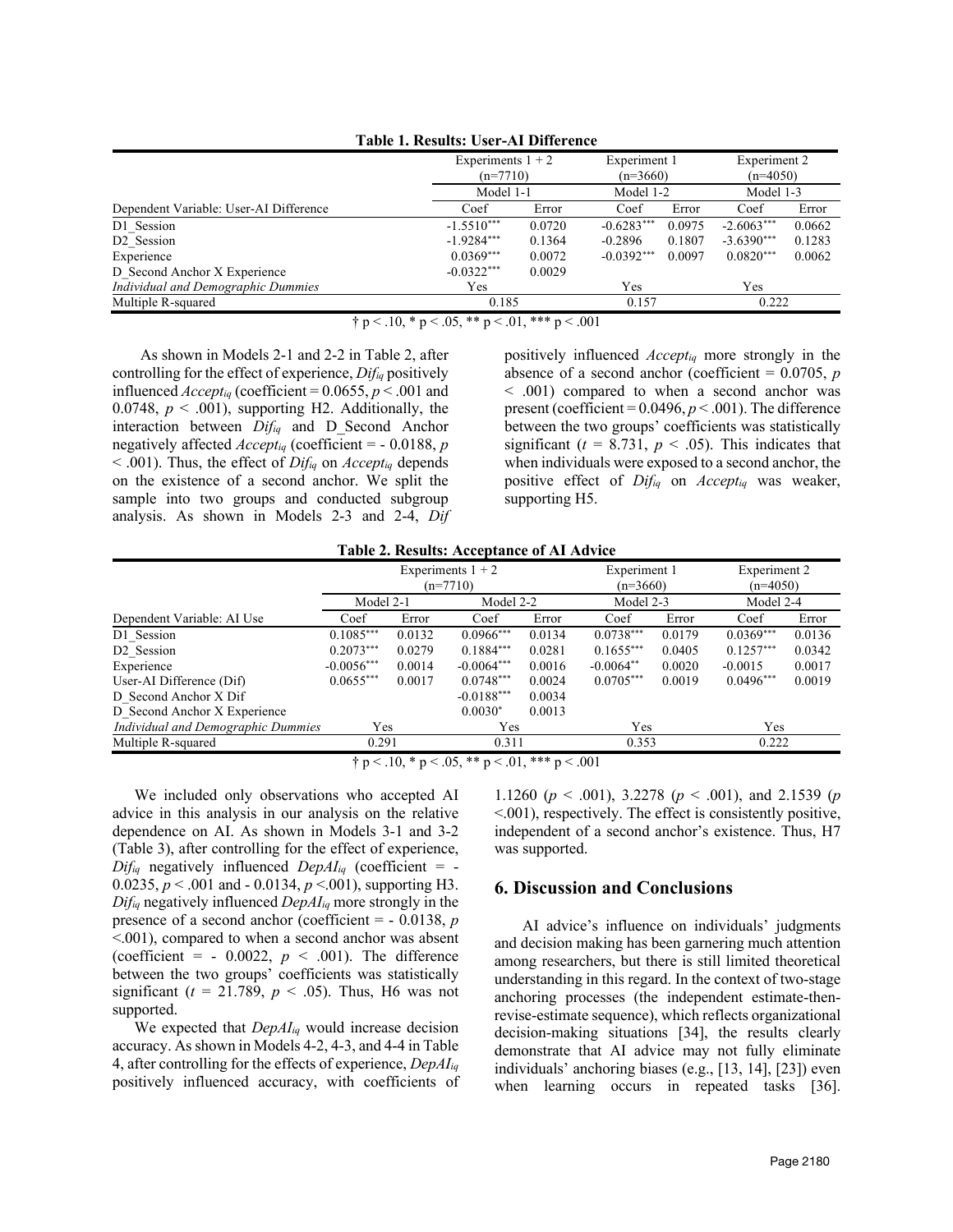Furthermore, the difference between individuals' initial estimates and AI advice can increase effortful adjustments but can also paradoxically motivate individuals to stay close to their initial estimates. That is, the results support our expectations that while adjusting their estimates according to anchors, individuals tend to exhibit egocentric biases in AI-aided decision-making contexts. This may be a reason why individuals are often unable to reap the full benefits of AI advice and why accuracy may not sufficiently increase as expected.

| Table 3. Results: Dependence on AI Advice Relative to Individuals' Initial Estimate |  |  |  |  |  |
|-------------------------------------------------------------------------------------|--|--|--|--|--|
|-------------------------------------------------------------------------------------|--|--|--|--|--|

| Dependent Variable: Relative       |               | Experiments $1 + 2$ |               |        | Experiment 1<br>$(n=1308)$ |        | Experiment 2<br>$(n=1212)$ |        |
|------------------------------------|---------------|---------------------|---------------|--------|----------------------------|--------|----------------------------|--------|
| Dependence on AI Advice            |               | $(n=2520)$          |               |        |                            |        |                            |        |
| (only for the observations)        | Model 3-1     |                     | Model 3-2     |        | Model 3-3                  |        | Model 3-4                  |        |
| accepting AI advice)               | Coef          | Error               | Coef          | Error  | Coef                       | Error  | Coef                       | Error  |
| D1 Session                         | $-0.0945$ *** | 0.0039              | $-0.0757***$  | 0.0049 | $-0.0044$                  | 0.0070 | $0.0811***$                | 0.0058 |
| D <sub>2</sub> Session             | $-0.1591$ *** | 0.0065              | $-0.2689$ *** | 0.0071 | $0.0357***$                | 0.0086 | $0.1307***$                | 0.0106 |
| Experience                         | $0.0041$ ***  | 0.0003              | $0.0138***$   | 0.0003 | $0.0016***$                | 0.0003 | $-0.0057***$               | 0.0004 |
| User-AI Difference (Dif)           | $-0.0235$ *** | 0.0006              | $-0.0134***$  | 0.0006 | $-0.0022$ ***              | 0.0005 | $-0.0138$ ***              | 0.0005 |
| D Second Anchor X Dif              |               |                     | $-0.0575$ *** | 0.0010 |                            |        |                            |        |
| D Second Anchor X Experience       |               |                     | $-0.0052$ *** | 0.0004 |                            |        |                            |        |
| Individual and Demographic Dummies | Yes           |                     | Yes           |        | Yes                        |        | Yes                        |        |
| Multiple R-squared                 | 0.658         |                     | 0.649         |        | 0.676                      |        | 0.669                      |        |
|                                    |               | .                   |               | .      |                            |        |                            |        |

 $\dagger$  p < .10, \* p < .05, \*\* p < .01, \*\*\* p < .001

| <b>Table 4. Results: Decision Making Accuracy</b> |  |
|---------------------------------------------------|--|
|---------------------------------------------------|--|

| Experiments $1 + 2$                                              |              |        |              |        | Experiment 1 |        | Experiment 2 |        |
|------------------------------------------------------------------|--------------|--------|--------------|--------|--------------|--------|--------------|--------|
|                                                                  | $(n=7710)$   |        |              |        | $(n=3660)$   |        | $(n=4050)$   |        |
|                                                                  | Model 4-1    |        | Model 4-2    |        | Model 4-3    |        | Model 4-4    |        |
| Dependent Variable: Accuracy                                     | Coef         | Error  | Coef         | Error  | Coef         | Error  | Coef         | Error  |
| D1 Session                                                       | 1.3274***    | 0.0449 | $1.8118***$  | 0.0435 | $1.3094***$  | 0.0382 | $1.1075***$  | 0.0327 |
| D <sub>2</sub> Session                                           | 1.7697***    | 0.1059 | 1.8624***    | 0.0838 | 1.8483***    | 0.0674 | $1.2177***$  | 0.0681 |
| Experience                                                       | $-0.0276***$ | 0.0053 | 0.0012       | 0.0047 | $-0.0302***$ | 0.0026 | $0.0150***$  | 0.0027 |
| D Acceptance of AI Advice (D AAI, Dummy)                         |              |        |              |        |              |        |              |        |
| Relative Dependence on AI Advice (RD)                            |              |        | $1.1260***$  | 0.0757 | 3.2278***    | 0.0552 | $2.1539***$  | 0.0357 |
| D Second Anchor X Experience                                     |              |        | $-0.0275***$ | 0.0024 |              |        |              |        |
| D Second Anchor X D AAI                                          |              |        |              |        |              |        |              |        |
| D Second Anchor X RD                                             |              |        | $0.6619***$  | 0.0822 |              |        |              |        |
| Individual and Demographic Dummies                               | Yes          |        | <b>Yes</b>   |        | <b>Yes</b>   |        | Yes          |        |
| Multiple R-squared                                               | 0.218        |        | 0.314        |        | 0.296        |        | 0.333        |        |
| $\pm n$ / 10 $\pm n$ / 05 $\pm \pm n$ / 01 $\pm \pm \pm n$ / 001 |              |        |              |        |              |        |              |        |

† p < .10, \* p < .05, \*\* p < .01, \*\*\* p < .001

Several studies (e.g., [28], [29]) have demonstrated that individuals are more likely to accept algorithmic recommendations similar to their own choices in heuristic decision-making contexts. However, the present study shows that individuals can be still biased toward their initial judgments even after accepting algorithmic advice; thus, mere acceptance of AI advice may not be sufficient to shift choices. Hence, our research extends past findings by showing that the impact of AI advice may differ in the two stages of decision making: (1) intentions to accept AI advice and (2) adjustments to initial estimates. Further, the results indicate that multiple anchors have potential to increase the negative influence of the difference between self-generated anchors (initial estimates in this study) and AI advice on the dependence on AI advice. However, when AI advice is similar to the value of a second anchor (but not an initial estimate) it can increase the dependence on the

advice, helping individuals debias themselves from their anchors. Considering that few studies have examined multiple anchors [9], this study expands our understanding of second anchors' impact on AI-aided decision making by determining the roles of its consistency with other information sources.

Our study's results suggest that AI advice may lower decision accuracy in contexts where individuals do not sufficiently change their initial judgments. Further, individuals in the presence of a second anchor may exhibit decreasing decision accuracy by accepting AI advice. However, individuals' decision accuracy improves if they not only accept AI advice but also maintain proximity to the advice. Hence, this study demonstrates whether and how AI can enhance decision accuracy, and it contributes to our theoretical understanding of the relationship between AI use and decision performance.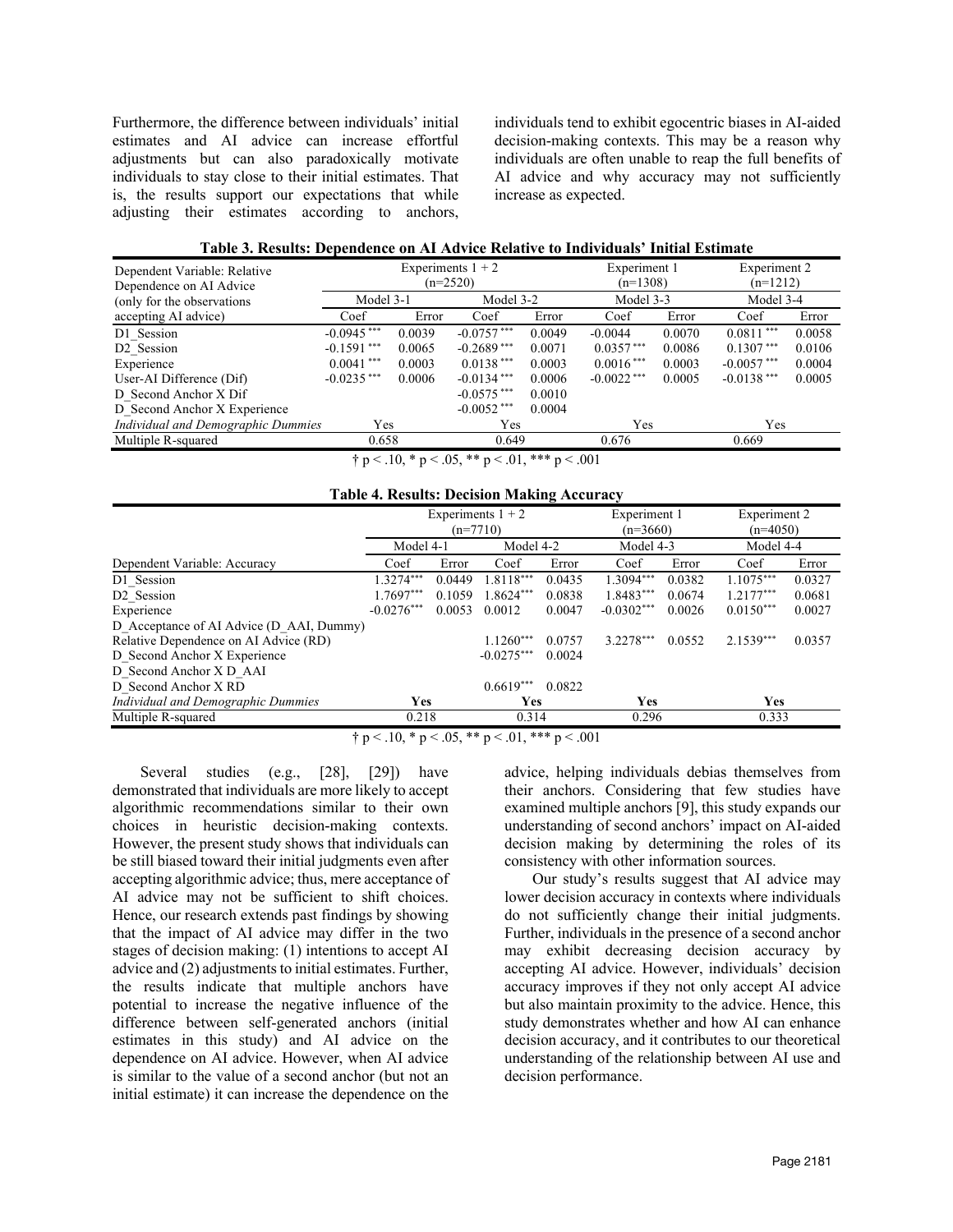Investment in AI-based DSS has increased in recent years across industries, with the hope of enhancing decision-making effectiveness But, this study indicates that individuals may not reap the full benefits of AI-based DSS without proper decision strategies that account for biases and learning. Thus, our research shows that when implementing AI technologies, organizations must also train their employees in leveraging AI advice optimally. Such training should focus on individuals' paradoxical choice shifts. Namely, if AI advice is statistically more accurate than their judgments, employees must be informed that their final decisions may be enhanced by more closely following the AI advice.

# **7. References**

- [1] P. Choudhury, E. Starr, and R. Agarwal, "Machine learning and human capital complementarities: Experimental evidence on bias mitigation," *Strategic Management Journal,* vol. 41, no. 8, pp. 1381-1411, 2020.
- [2] B. Cowgill and C. E. Tucker, "Algorithmic fairness and economics," *The Journal of Economic Perspectives,* 2020.
- [3] J. M. Logg, J. A. Minson, and D. A. Moore, "Algorithm appreciation: People prefer algorithmic to human judgment," *Organizational Behavior and Human Decision Processes,* vol. 151, pp. 90-103, 2019.
- [4] B. J. Dietvorst and S. Bharti, "People reject algorithms in uncertain decision domains because they have diminishing sensitivity to forecasting error," *Psychological science,* vol. 31, no. 10, pp. 1302-1314, 2020.
- [5] B. J. Dietvorst, J. P. Simmons, and C. Massey, "Overcoming algorithm aversion: People will use imperfect algorithms if they can (even slightly) modify them," *Management Science,* vol. 64, no. 3, pp. 1155-1170, 2018.
- [6] W. J. Orlikowski, "The sociomateriality of organisational life: considering technology in management research," *Cambridge journal of economics,* vol. 34, no. 1, pp. 125-141, 2010.
- [7] A. Tversky and D. Kahneman, "Judgment under uncertainty: Heuristics and biases," *science,* vol. 185, no. 4157, pp. 1124-1131, 1974.
- [8] G. Adomavicius, J. C. Bockstedt, S. P. Curley, and J. Zhang, "Do recommender systems manipulate consumer preferences? A study of anchoring effects," *Information Systems Research,* vol. 24, no. 4, pp. 956-975, 2013.
- [9] G. Whyte and J. K. Sebenius, "The effect of multiple anchors on anchoring in individual and group judgment," *Organizational behavior and*

We should note that this study did not measure the psychological constructs and identify their influence on choice shifts, as it focused on data directly reflecting initial and final choices. Such objective measures have their benefits, but not assessing the psychological mechanisms underlying the choice shifts does represent a limitation. Future research could assess these relevant constructs, for instance, by measuring the confidence that individuals have in their initial judgments and examining how the perceived quality of the AI advice influences individuals' behaviors. Thus, future studies could build on our speculations and methodology by focusing on the underlying mechanisms of human behaviors in AIaided decision-making contexts.

*human decision processes,* vol. 69, no. 1, pp. 75- 85, 1997.

- [10] D. Kahneman, *Thinking, fast and slow*. Macmillan, 2011.
- [11] D. A. Kolb, *Experiential learning: Experience as the source of learning and development*. FT press, 2014.
- [12] D. Arnott and S. Gao, "Behavioral economics for decision support systems researchers," *Decision Support Systems,* vol. 122, p. 113063, 2019.
- [13] L. Rhue, "Racial influence on automated perceptions of emotions," *Available at SSRN 3281765,* 2018.
- [14] L. Rhue, "Anchored to Bias: How AI-Human Scoring Can Induce and Reduce Bias Due to the Anchoring Effect," *Available at SSRN 3492129,*  2019.
- [15] J. P. Simmons, R. A. LeBoeuf, and L. D. Nelson, "The effect of accuracy motivation on anchoring and adjustment: Do people adjust from provided anchors?," *Journal of personality and social psychology,* vol. 99, no. 6, p. 917, 2010.
- [16] X. N. Deng and L. Chi, "Knowledge boundary spanning and productivity in information systems support community," *Decision Support Systems,*  vol. 80, pp. 14-26, 2015.
- [17] N. Epley and T. Gilovich, "Putting adjustment" back in the anchoring and adjustment heuristic: Differential processing of self-generated and experimenter-provided anchors," *Psychological science,* vol. 12, no. 5, pp. 391-396, 2001.
- [18] N. Epley and T. Gilovich, "The anchoring-andadjustment heuristic: Why the adjustments are insufficient," *Psychological science,* vol. 17, no. 4, pp. 311-318, 2006.
- [19] N. Epley, B. Keysar, L. Van Boven, and T. Gilovich, "Perspective taking as egocentric anchoring and adjustment," *Journal of personality and social psychology,* vol. 87, no. 3, p. 327, 2004.
- [20] G. Ku, A. D. Galinsky, and J. K. Murnighan, "Starting low but ending high: A reversal of the